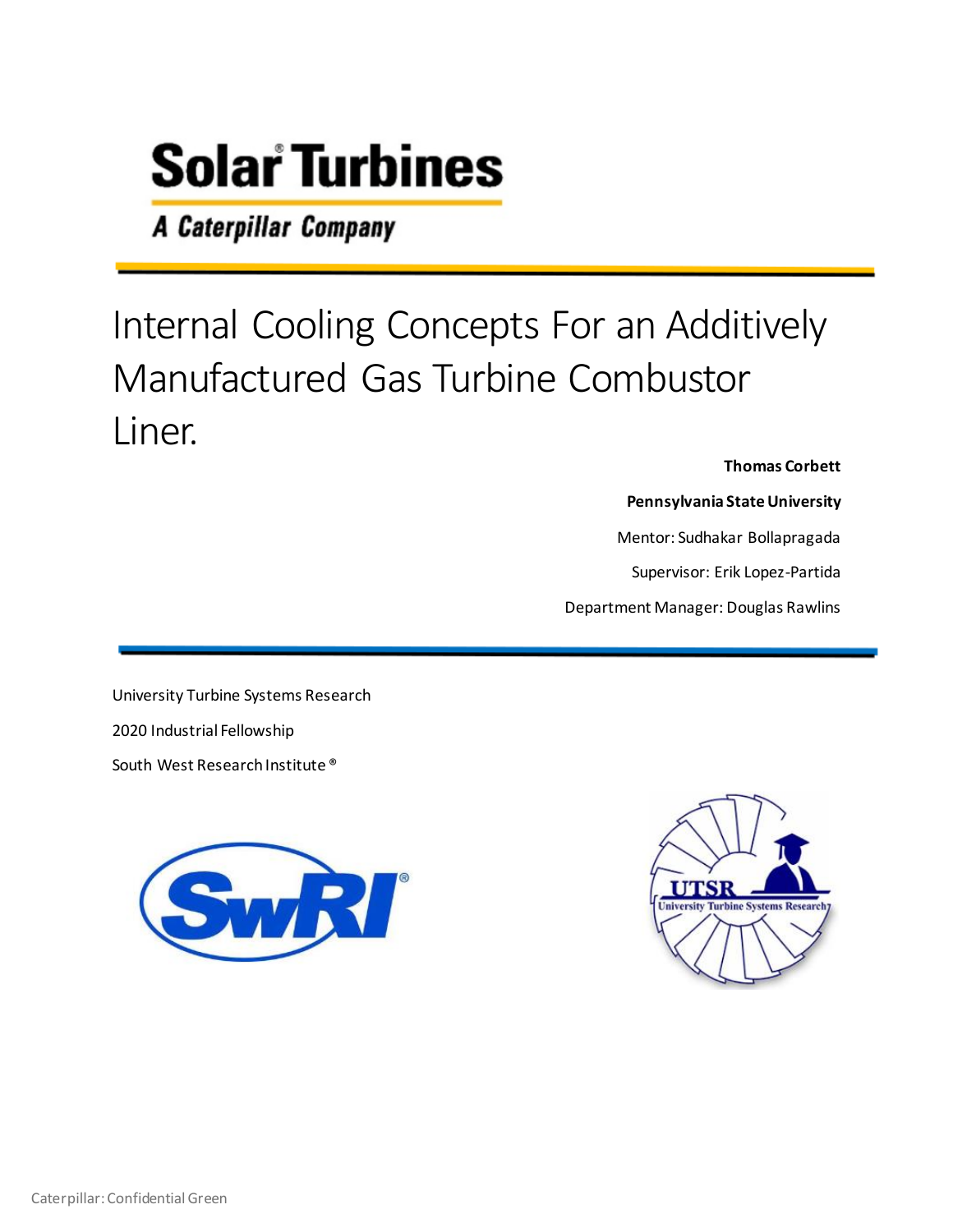A Caterpillar Company

 University Turbines Systems Research 2020 Industrial Fellowship Report

#### Abstract

Gas turbine combustor airflow must be carefully managed to achieve good combustor performance. Reducing the air required to cool the metal structure of the combustor provides more air to lower NOx emissions or to adjust the exit temperature profile. This work was initiated to investigate novel cooling concepts that minimize and more effectively use the cooling flow to cool the combustion liner walls. Leveraging the ability of Additive Manufacturing (AM), conceptual internal cooling configurations were developed. These proposed designs were analyzed by a series of increasingly complex analyses ending in 3D Conjugate Heat Transfer (CHT) simulations. It was found through this analysis that implementing such AM internal cooling has great potential to improve and minimize the liner cooling flow usage.

#### Nomenclature

- A Cross-Sectional Flow Area
- D<sup>h</sup> Hydraulic Diameter
- f Darcy Friction Factor
- k<sub>s</sub> Sand Grain Roughness
- L Channel Length
- Nu Nusselt Number
- P Perimeter
- Pr Prandtl Number
- ∆P Pressure Drop
- Re Reynolds Number
- R<sup>a</sup> Arithmetic Mean Roughness
- v Velocity
- ρ Density

#### Background

This project investigated the potential to use AM capabilities to improve the performance of the combustor liner components of a popular Solar Turbines engine. An example of a combustor liner can be seen in Figure 1. The components that make up the combustor liner are locatedin the combustion section of the engine, and commonly have several functions. These components are primarily structural in nature and are commonly exposed to high temperatures or heat fluxes from the combustion. There are many different types of external cooling technologies available to these components, such as impingement, ribs, effusion, or channels. One issue that becomes apparent when producing these components however is the more sophisticated the designs become, the more difficult it will be to manufacture. Producing test parts to develop new designs can also be costly and take a significant amount of time. This is where leveraging AM can offer many new possibilities to engineers.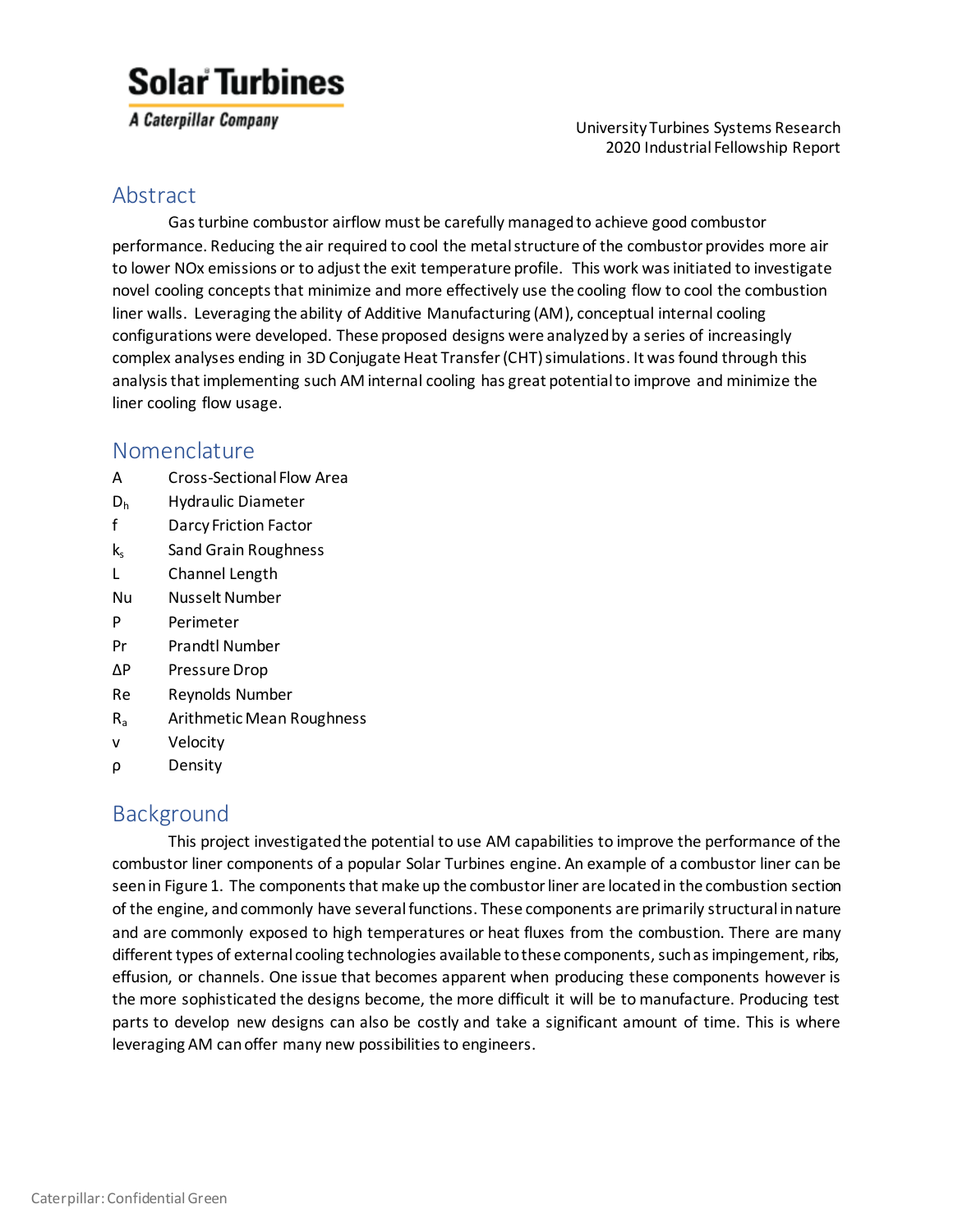A Caterpillar Company

 University Turbines Systems Research 2020 Industrial Fellowship Report



*Figure 1: Combustor liner used in popular Solar Turbines engine*

Additive Manufacturing (AM) is an increasingly popular means to produce components. There are many different types of AM processes, but generally speaking they all follow a similar layer-by-layer deposition approach. Specifically, for this project the AM process that was kept in mind was Powder Bed Fusion (PBF). To print components using this process, CAD files are first imported into a slicing program, where they are virtually placed inside the build volume, cut into a series of cross sections, or slices, and then sent to a printer. Once the files are ready, the printer can start the build process by first laying down a thin layer of metal powder on a large metal substrate, and then fuse powder to the substrate and to surrounding particles using a laser that will raster a single slice of a given build. Once the layer is complete, the machine will lay down a new layer of powder atop the old and repeat the process, joining the new layer to the previous. This can be repeated many times over and allows for the creation of unique components that can feature internal features that were previously very difficult or impossible to create. Additionally, AM is unique in that part complexity does not scale with cost or manufacture time nearly as much as traditional methods, allowing for greater creativity and faster design iterations.

An issue that is a result of the powder-based process however is surfaces can have high roughness values, due to partially sintered powder or variations between fused layers. This can cause problems with internal flow passages, but also creates opportunities to improve the performance of internal geometries by leveraging this roughness to improve heat transfer.

To best use the AM capabilities, this project focused on incorporating internal cooling schemes into a combustor liner component that is currently produced as individual parts. This would allow for joining of multiple components together into a single part, reducing overall part count, in addition to potentially improving part performance through new cooling schemes. These schemes can take the form of microchannels, pin fin arrays, internal and external ribs, and more. For this preliminary study, the specific geometry of interest for this project were microchannels and pin fin arrays.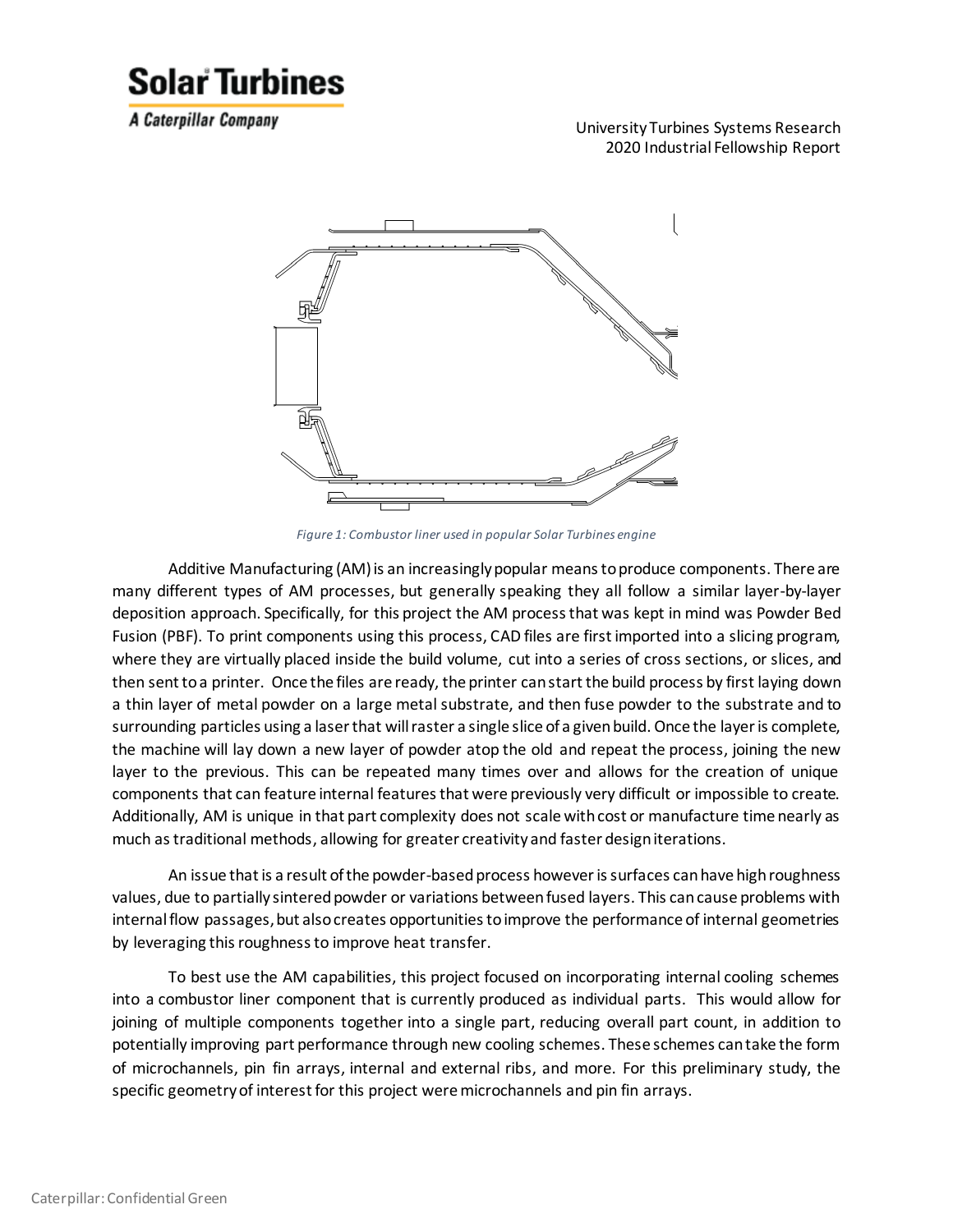A Caterpillar Company

 University Turbines Systems Research 2020 Industrial Fellowship Report

#### Method

To accomplish better understand representative performance of an AM combustor liner component, an analysis of increasing complexity was completed. First, a 1D analysis was completed that identified ideal sizing for various components, taking the roughness characteristics into considerations. The sizing that was found was used to develop several 2D concepts that fit within a representative component. The concepts were then the subject of CHT simulations using Star CCM+, where their boundaries were modeled based on conditions inside an industrial turbine engine. Unfortunately, the 2D simulations did not capture the heat transfer in the system well, so the 2D concepts were packaged into a 3D component of a representative thickness. The updated concepts then underwent a more refined CHT analysis that captured a more representative performance.

#### 1D Analysis

The first step in the investigation was determining a characteristic size for the internal cooling schemes. The difficulty in this step was including the roughness characteristics into the analysis, as it has a significant impact on the overall performance of the channels. This roughness was accounted for by using several correlations created by researchers at Penn State [1]. The first correlation allows for the substitution of an arithmetic mean roughness into the Colebrook equation, and the second correlation allows for a relatively accurate prediction of the Nusselt number. The two correlations can be seen below:

$$
D_h = \frac{4A}{P}
$$
 Eqn. 1

$$
\frac{k_s}{D_h} = 18 \frac{R_a}{D_h} - 0.05
$$
 Eqn. 2

$$
\frac{1}{\sqrt{f}} = -2.0 \log \left( \frac{k_s/D_h}{3.7} + \frac{2.51}{Re\sqrt{f}} \right)
$$
 Eqn. 3

Nu = 
$$
\left(\frac{(Re^{0.5} - 29)Pr\sqrt{f/8}}{0.6(1 - Pr^{2/3})}\right)
$$
 Eqn. 4

After obtaining the friction factor from Equation 3, the pressure drop could be calculated using Darcy-Wiesbach equation, seen as Equation 5.

$$
\frac{\Delta P}{L} = f \frac{\rho}{2} \frac{v^2}{D_h}
$$
 Eqn. 5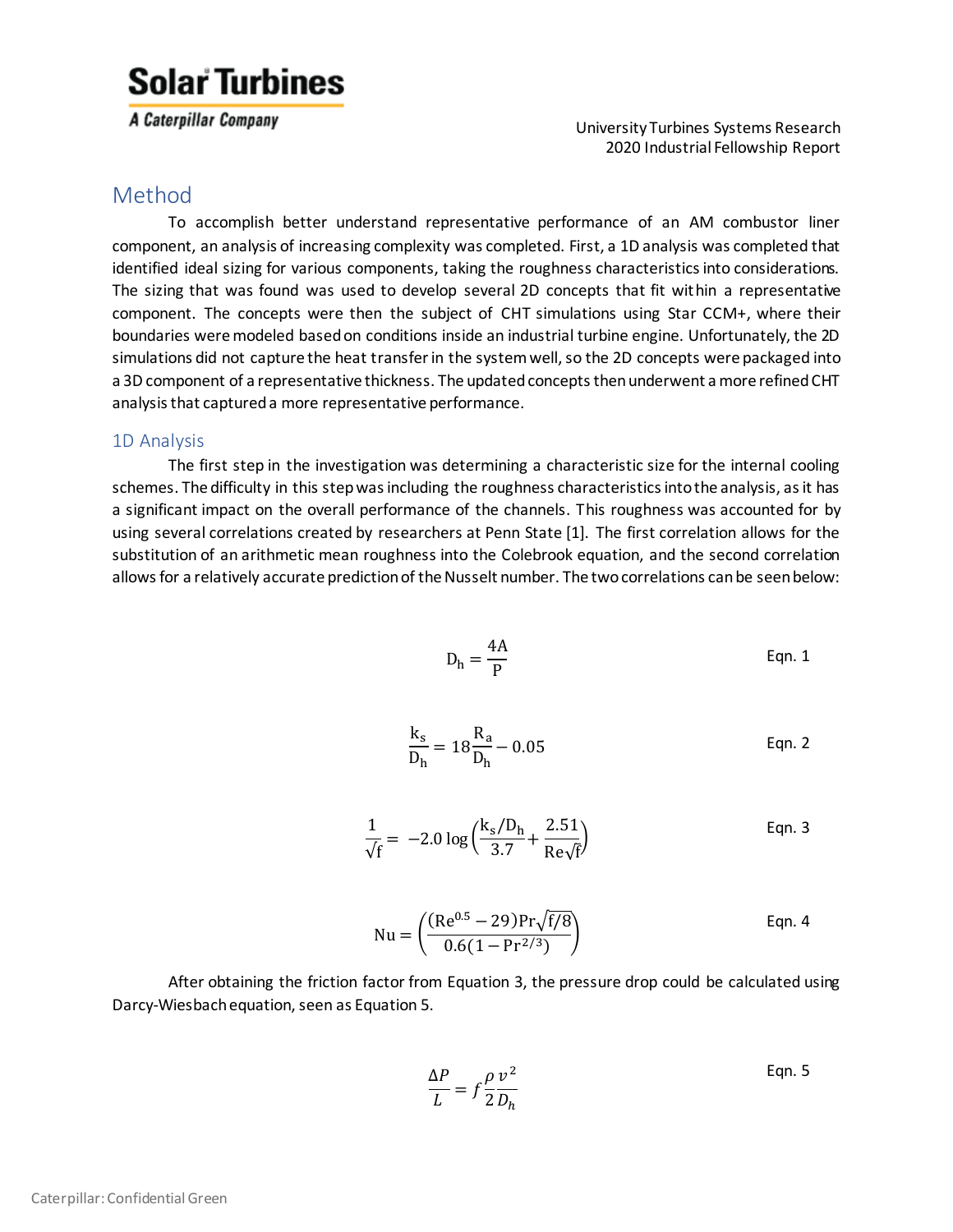

A Caterpillar Company

 University Turbines Systems Research 2020 Industrial Fellowship Report

A roughness value of 15 microns was selected based on sample roughness values found in work from Penn State [2].





Using these equations and roughness, a representative size was determined by balancing the expected pressure drop versus the expected augmentation to the heat transfer.

#### 2D Analysis

With a characteristic size defined, the next step was working towards a simplistic 2D analysis. This process began by defining a generic domain to fit the varied cooling schemes into. The domain was defined by mimicking the size of a component in the liner but was simplified to be only a 2D section that represented the outer perimeter of the part.

Five 2D geometries were created by using variations on the pin fin and microchannel cooling geometries. Their key characteristics (channel diameter, pin size) were defined using the characteristic size determined by the 1D analysis. The goal for the concepts was to create a general idea of what the cooling structure would be, while maintaining generally similar geometric characteristics between the designs. All were to serve as a starting point for a more in-depth optimization at a later date.

Due to its simplicity, setting up the boundary conditions for the 2D analysis proved difficult. After a several attempts at simulating the designs using CHT, it was found the designs were returning unreal results due largely toa lack of conduction, and not much valuable information was able to be determined from these results. This was especially obvious in configurations such as the pin fin arrays, where the lack of conduction between a substrate and a pin meant that their effectiveness was incredibly low. Per the guidance of other members of the combustion team, the analysis was then moved to 3D.

#### 3D Analysis

When transitioning the 2D designs to 3D, they were kept largely the same. The channels were defined as circular channels, and the pin fin arrays were simply extruded one characteristic length. To create a complete plate, a wall of solid material was extruded on either side of each of the designs, that was alsoone characteristic length thick, resulting in a total thickness three characteristic lengths. Inlet and exit holes were placed on the bodies of the designs to enable flow to pass through each of the interior sections. The conjugate system was created by extruding a volume of air in front of the domain, and then creating an inverted version of the interior model using a Boolean operation inside PTC Creo. The air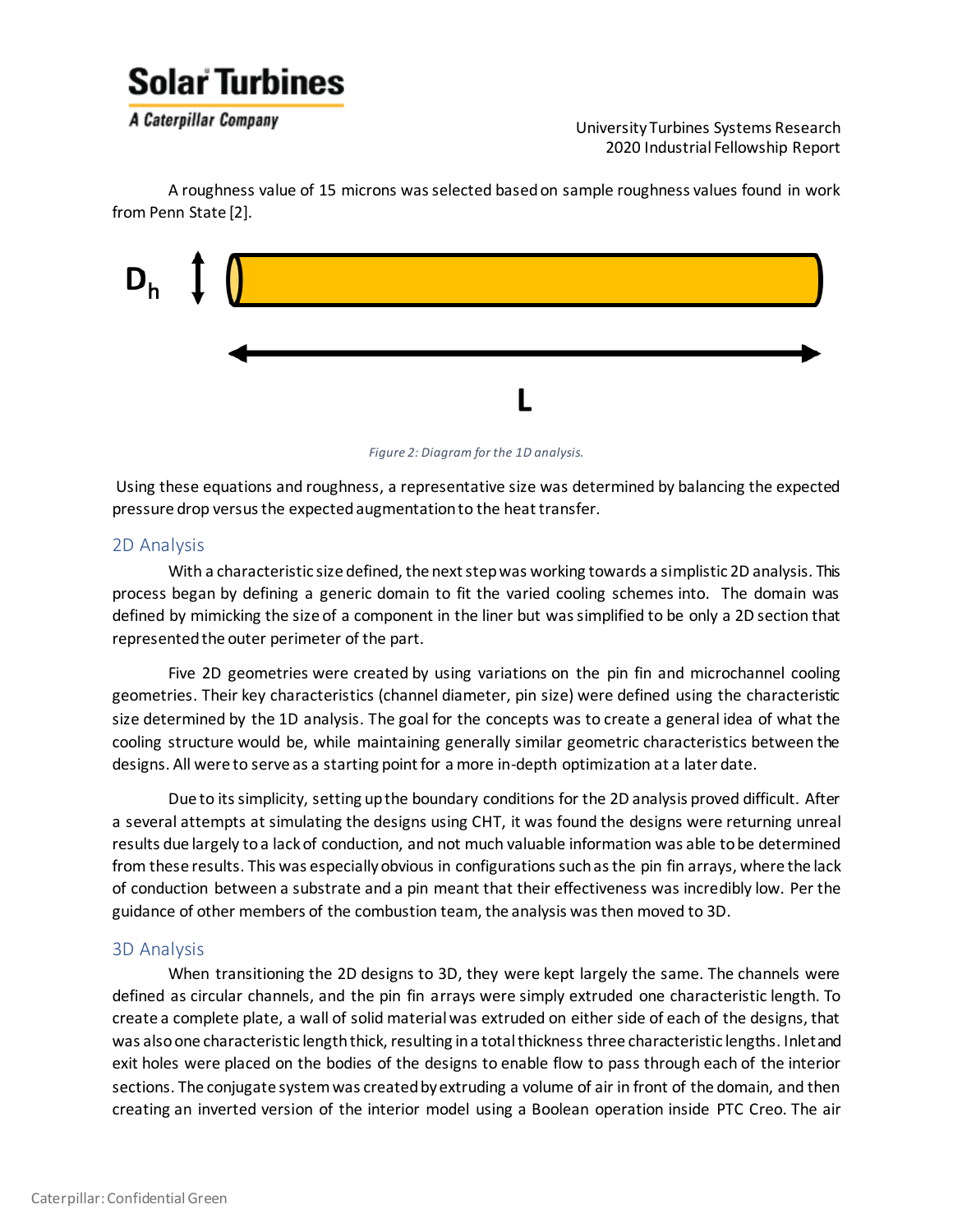A Caterpillar Company

 University Turbines Systems Research 2020 Industrial Fellowship Report

domain also extended out outlet locations for 10 characteristic lengths to ensure that the flow was uniform before meeting the outlet boundary.

The boundary conditions for the design were based on the physical environment that a combustor liner component experiences in an industrial gas turbine engine. Air entered the domain at a cooler temperature and higher pressure through a stagnation inlet, representing cooling air, and left the domain out the opposite side to a much hotter temperature, but lower pressure through a pressure outlet, representing the inside of the combustion chamber. The set pressures on either side of the plate represented the pressure ratio that the current production configuration is subject to. The combustion facing side was exposed to a convective boundary condition that was defined by calculating an effective convective coefficient from previous CFD of the component. The interface between the solid and fluid domain was mapped to allow for heat transfer, and there was a uniform roughness applied to these surfaces of 15 microns.

The designs were setup using a segregated flow and energy solver, with the spatial equations discretized to the second order. The realizable k-epsilon turbulence model was used due to its convergence reliability. The density of the air was calculated using the ideal gas law due to the high variation in density between the inlet and outlet conditions. The solid domain was defined as an additive metal material and had its conduction modeled as a function of temperature based on values experimentally found by Solar.

The base size of each of the model's mesh was 2.5mm, which was decided based on an initial sensitivity study. The interface between the solid and fluid components was meshed with inflation layers to ensure heat transfer was captured in the boundary layers. This resulted in each mesh having about 20 million polyhedral elements. The models were solved on a HPC system and took approximately two hours to solve each.

#### Conclusion

Based on this initial study, it appears there is significant thermo-fluid potential for developing an internally cooled combustion liner component. Several conceptual designs that were created for this project were found to achieve similar thermal performance to the current production design, while significantly reducing the amount of coolant mass flow required to do so.

If further investigation is to be done, it is recommended that the best preforming concepts are further explored, focusing on modifying some of their key geometric characteristics (channel size, spacing, pin shape, pin size, and pin spacing) to continue to improve the temperature uniformity and minimize maximum temperatures. While this is being done, packaging these designs into a more representative component should be done so that they can be simulated in a mid-frame CHT model to more accurately capture the thermal and fluid conditions that the component would be exposed to.

If results continue to be promising, a follow up analysis should be performed evaluating the thermal stress that these components are undergoing, especially due to the large thermal gradient between the inlet and outlet conditions. Additionally, a modal analysis should be completed to identify if